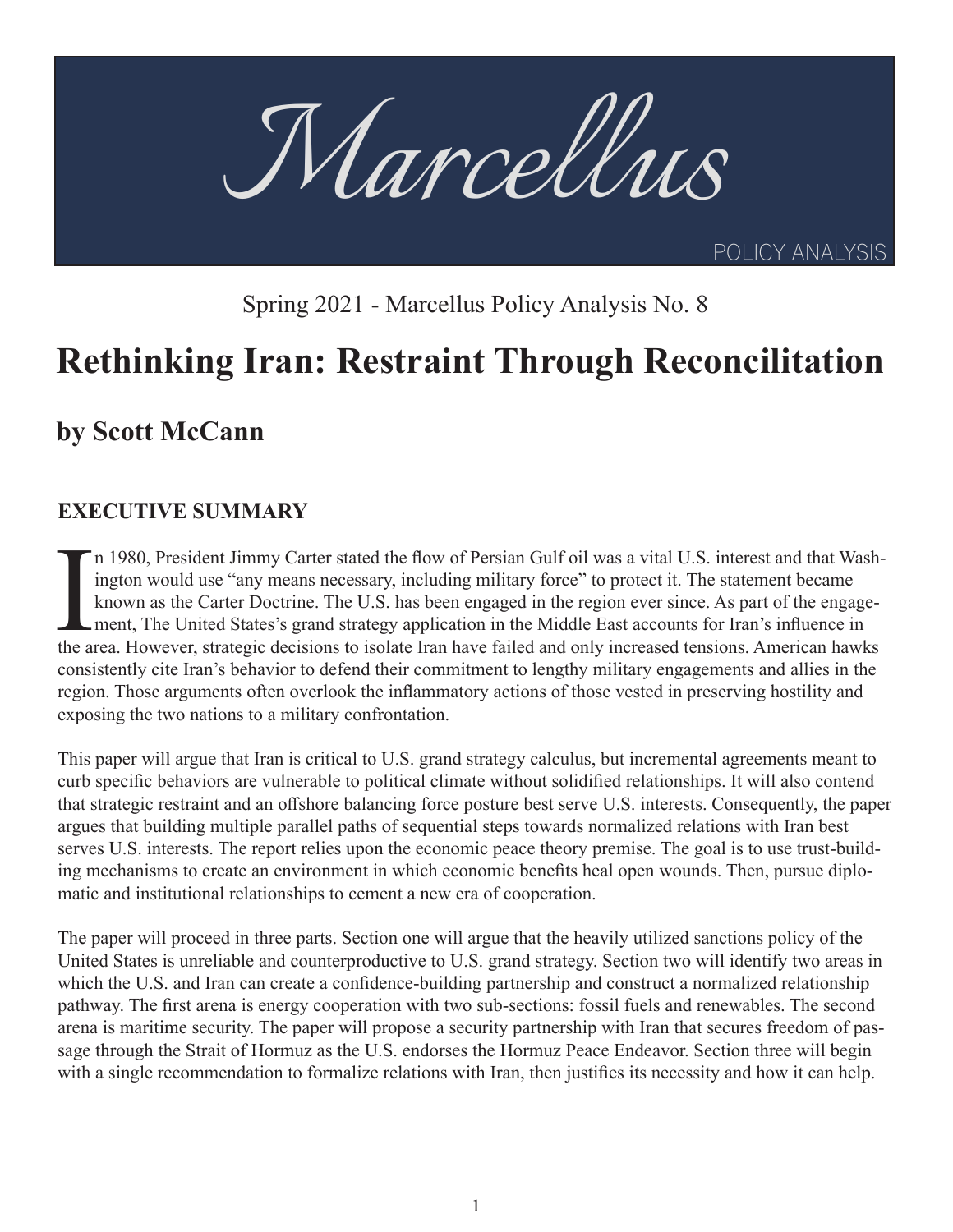### **Introduction**

The Carter Doctrine has betrayed the American military, the American people, and American policymakers. In Andrew Bacevich's book, *America's War for the Greater Middle East*, he writes, "From the end of World War II until 1980, virtually no American soldiers were killed in action while serving in that region. Within a decade, a great shift occurred. Since 1990, virtually no American soldiers have been killed anywhere except the Greater Middle East."<sup>1</sup> The Carter Doctrine has damned the United States to an enforcer role even as American reliance on Middle East oil decreases. The United States assumed hegemonic duties, and continuous overreach of U.S. power has followed. The overreach has driven an uninterrupted force presence. Resulting, interventions have isolated the U.S., and choosing sides in regional disputes has manufactured adversaries. Those alliances have, in turn, bound the U.S. to additional action and blurred any semblances of identifiable U.S. interests, all while costing the American taxpayer money and American military lives.

This paper rests upon restraint and an offshore balancing posture as the best vehicles to achieve American interests in the Middle East. The most common arguments against restraint and offshore balancing are that the removal of U.S. presence will create a power vacuum and that a regional hegemon will emerge to control the area's resources. Iran is often cited as the most significant potential perpetrator. As a result, U.S. policy has been to contain Iran. Joshua Rovner argues in chapter five of *Crude Strategy*, "After America: The Flow of Persian Gulf Oil in the Absence of U.S. Military Force," that no regional hegemon will emerge in the Middle East, including Iran, which is too weak to win and consolidate hegemonic power in the Middle East over the next twenty years regardless of U.S. force posture.<sup>2</sup>

This paper concedes that hostility with Iran impacts American policy decisions and recognizes the enmity as a significant obstacle even as overall regional relevance decreases. However, it agrees with Rovner's claim that Iran's existential threat to the U.S. and Middle East region is minimal. Therefore, restraint and offshore balancing best serve U.S. interests. The U.S. last employed offshore balancing during the Nixon Administration's Twin Pillar strategy. To formulate a similar conducive environment, the U.S. must repair the damaged relationship with Iran. However, a severe trust gap between the two parties currently exists. To close the trust gap, the U.S. must build parallel pillars of sequential steps to reverse its flawed sanctions policy, promote economic integration and institutional security cooperation, then formalize and normalize diplomatic relations with Iran.

# **The Failure of U.S. Sanctions Policy Against Iran**

For decades, sanctions were tools of war meant to impose a higher cost on the adversary. More recently, sanctions have replaced military action as the preferred coercive measure of the United States and implemented on an equally endless timeline, like military actions.3 Sanctions take several forms. The macro-level division is primary and secondary. Primary sanctions target U.S.-Iran transactions directly, while secondary sanctions target non-U.S. entities who may conduct business with sanctioned entities within Iran, making themselves vulnerable to punitive measures which exclude them from U.S. markets. Within the two categories, broad sanctions target whole industries and targeted sanctions that aim at individuals. The complete plethora of sanctions at the disposal of the U.S. government is on full display in Iran. Those sanctions have failed to produce the desired results, even creating a "sanctions economy" that profits from thwarting the punitive measures through illicit activities. The U.S. must reverse its comprehensive sanctions approach to Iran to build trust and promote its legitimate economy.

#### **Busting Makes Sanctions Unreliable**

Sanctions- busting is a well-established practice. Iran has faced U.S. sanctions since 1979. This continuous reality for Iran has forced the country to develop world-class circumvention techniques of U.S. international economic sanctions. An infamous example is the "gas for gold" scheme between 2012 and 2013.<sup>4</sup> At the time, Iran's access to the Society for Worldwide Interbank Financial Telecommunication (SWIFT), used by most financial institutions to facilitate international financial transactions, had been handcuffed. Iran still had access; however, no one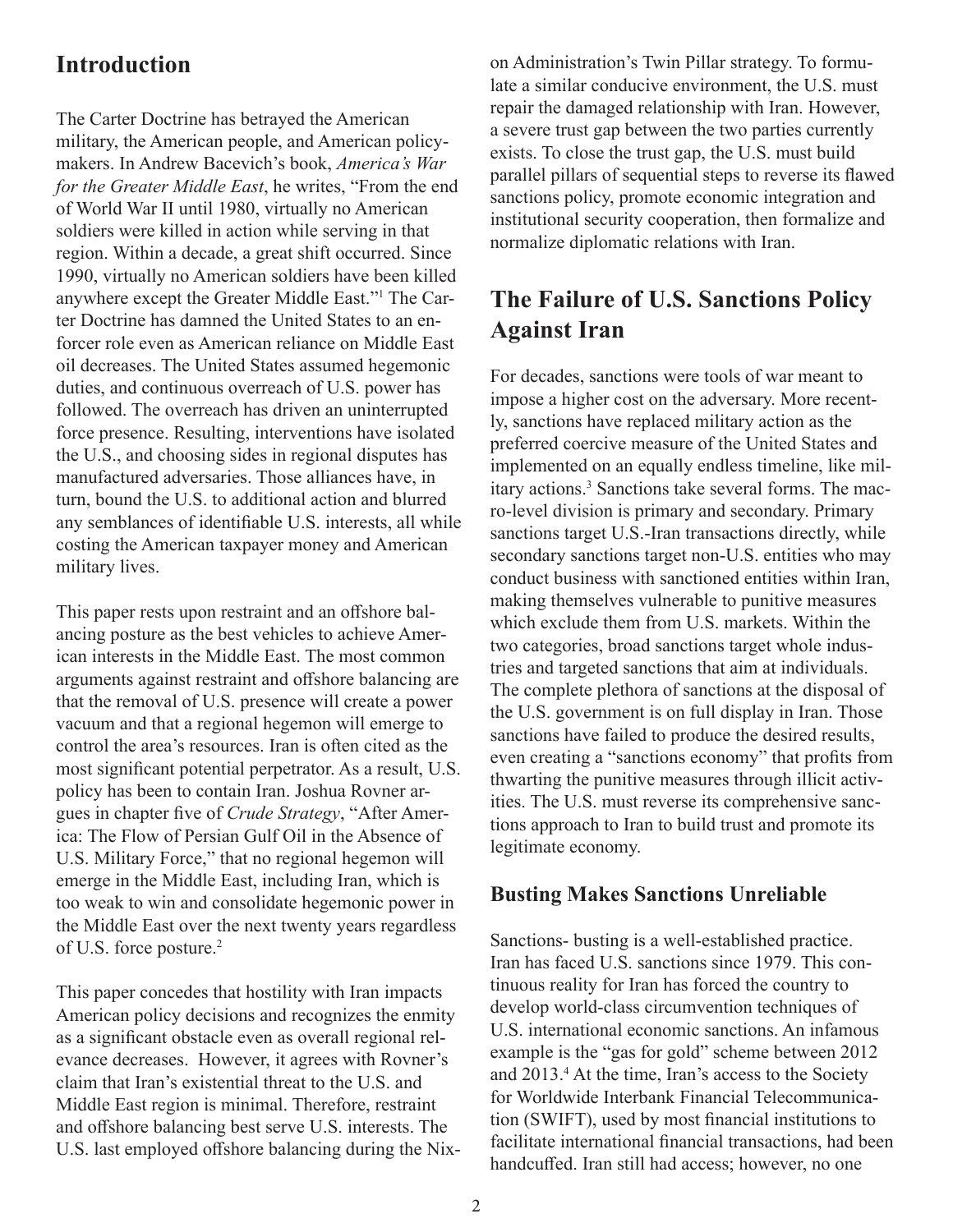from the Belgium-based network would respond to communication attempts.

The busting actions that followed were ingenious. Iran sold gas to countries, accepted payment in Turkish currency, and it left in local banks. Iran then purchased gold bullion, which is unencumbered by international sanctions. It was then shipped to UAE using individual couriers, in accordance with Emirate law. From there, it dispersed to Iran clandestinely.<sup>5</sup>

Bryan Early's book *Busted Sanctions* identifies two types of sanctions-busting archetypes: trade-based and aid-based. Trade-based busting is often motivated by increased profit opportunities created by the sanctions. Aid-based busting is politically motivated by the desire to see sanctions defeated.<sup>6</sup>

The "gas for gold" scheme is an elaborate trade-based example. However, less secretive methods are also a current reality. Despite U.S. sanctions, Iran and China have agreed in terms of a significant economic integration deal. In March 2021, China will import 856,000 b/d from Iran, up 129% from February and its highest total since 2019.<sup>7</sup> According to a report obtained by the New York Times, the deal grants China a significant presence within many Iranian sectors, including infrastructure and banking, in exchange for a discounted Iranian oil for the next 25 years.<sup>8</sup>

The 25-year agreement builds on Iran's entrance into the Chinese-led Belt and Road Initiative (BRI) in 2018. American analysts have already raised concerns that the BRI is a Trojan Horse for Chinese regional and militaristic expansion.<sup>9</sup> Sanction busting created the perfect opportunity for China to gain regional influence and undermine U.S. political goals simultaneously.

#### **Sanctions Are Counterproductive**

The expanded Sino-Iranian relationship is not the only unintended consequence of U.S. sanction policy in Iran. The Trump administration's decision to abandon the Joint Comprehensive Plan of Action (JCPOA) and reimpose sanctions through "Maximum Pressure" created two problems. First, the decision damaged civil society within Iran. Second, it wasted the political goodwill established by the JCPOA.

The first counterproductive consequence of the U.S. sanctions policy on Iran is the damage to civil society. Sanctions are a tool of war; they aim to kill. Their goal is to erode the will of the sanctioned country to resist the agenda of the imposer. Comprehensive sanctions like the Iran Sanctions Act, and the Iranian Revolutionary Guard Corps (IRGC) designation as a Foreign Terrorist Organization (FTO), target the government's monetary streams. Sanctions have decreased foreign investment and increased inflation. Since 2018, the Rial has lost 68% of its value; Inflation hovers around 30%; GDP has shrunk 6.5%, and unemployment is nearly 11%.<sup>1011</sup>

According to former Secretary of State Mike Pompeo, some of this is intentional. In February 2019, he stated, "Things are much worse for the Iranian people [with the U.S. sanctions], and we are convinced that will lead the Iranian people to rise up and change the behavior of the regime."<sup>12</sup> According to University of Memphis political scientist Dursen Peksen and University of Missouri's Cooper Drury, this logic is flawed. According to their co-authored report, sanctions shift society's balance of power in the regime's favor as the government intervenes in markets to minimize the cost on its ability to rule.<sup>1314</sup>

This reality is evident in Iran. First, U.S. sanctions have stifled private enterprise leaving only companies backed by the regime to flourish. Deals with ten major global companies collapsed while the IRGC-backed companies increased in value.1516 The National Iranian Oil Company (NIOC), a victim of targeted U.S. sanctions for its connection to the IRGC, is the largest benefactor of the Sino-Iranian oil deal.

Sanctions wreak havoc on civil society, disproportionately impacting middle-class women who are significant social change drivers.<sup>17</sup> A 2012 study by the International Civil Society Action Network found that traditional gender roles pushed women from the job market during previous windows of increased sanctions.18 Iran faces this reality currently. From March to September 2020, women in Iran lost 717,000 jobs compared to 637,000 for men despite accounting for 17.5% of the workforce.<sup>19</sup> This devastating job loss comes after losing nearly 685,000 jobs from spring 2019 to spring 2020.20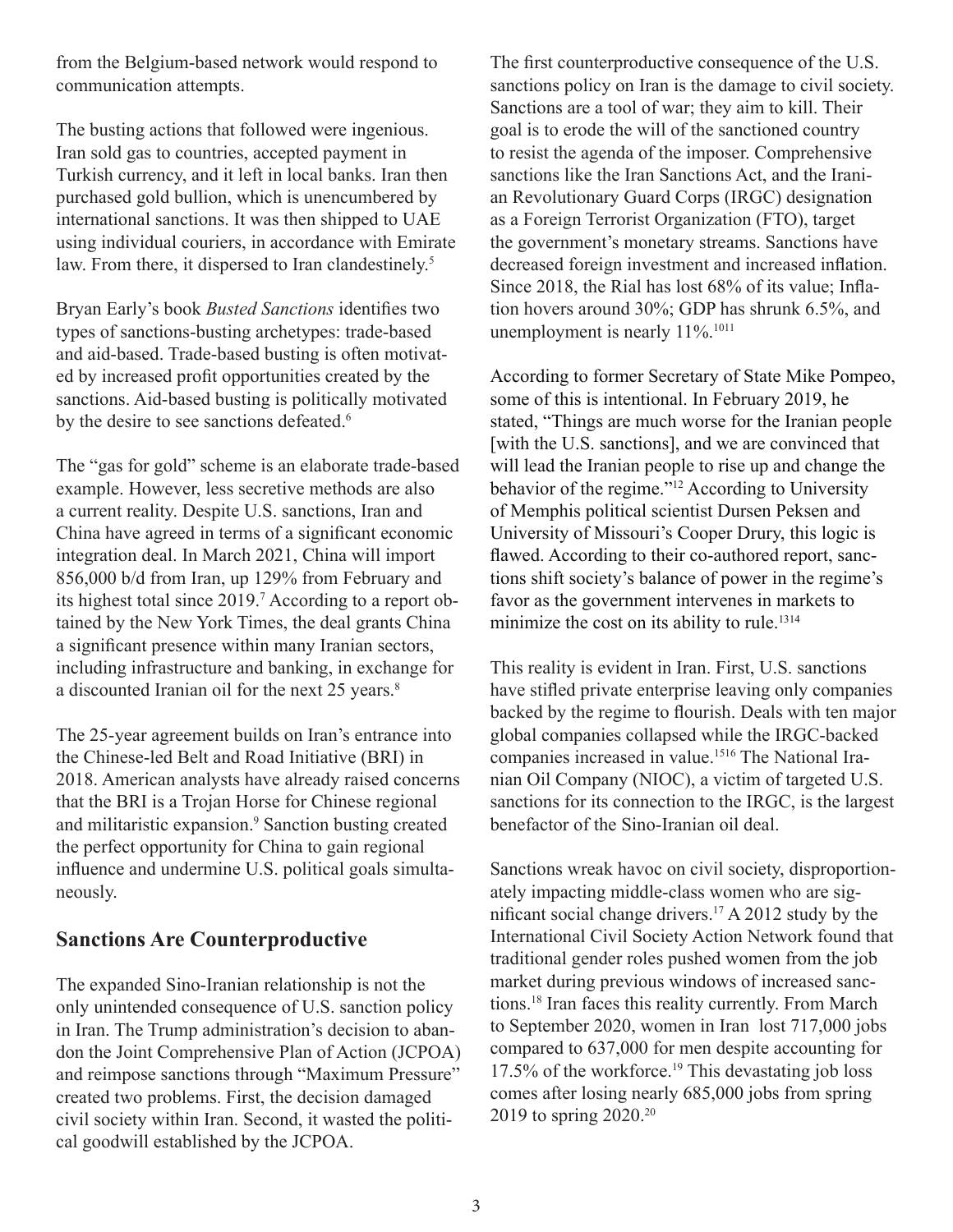Media forms have seen specific impacts. Inflation has driven up the price of paper. As a result, fewer people are buying books. "People are moving closer to the poverty line; they're spending money on meat and diapers," said an unidentified publisher.<sup>21</sup> The Rouhani regime, which relaxed censorship on forbidden literature in 2013, allowed female translators to make between \$700-\$3000 per book and produce two books a year. According to Azadeh Moaveni and Sussan Tahmasebi's NY Times article, those same women now have no orders at all.<sup>22</sup>

The movie industry faces a similar reality. Independent female filmmakers who manage to receive permission to tackle social taboos and injustices rely on European cultural institutions for funding. Those revenue streams have dried up as a result of sanctions. Consequently, Iran's security establishment has developed a stronghold in the industry and now pumps out television and film that glorify the IRGC and undermines reformists.<sup>23</sup> The remaining filmmakers have chosen to produce more ideological products that align with the government's gender norms.<sup>24</sup> Additionally, secondary sanctions have had a profound effect on the health and well-being of ordinary Iranians. Many entities worldwide, scared to violate U.S. sanctions and face punitive measures, have taken the extreme caution or "over-compliance" approach.<sup>25</sup> Specialized bandages, "non-standard" anesthesia, and cancer treatments have all become increasingly difficult to secure.<sup>26</sup> On March 20, 2020, the International Crisis Group, Oxfam America, and the National Iranian American Council issued a joint statement:

*"Sanctions have harmed the public health sector in Iran by slowing or entirely blocking the sale of medicine, respirators, and hygienic supplies needed to mitigate the epidemic, and broad sectoral sanctions continue to negatively impact ordinary Iranians by shuttering civilian-owned businesses and decimating the value of the rial, making it harder to procure food, medicine, and other basic needs."27*

The second counterproductive consequence of the U.S. sanctions policy on Iran has been lost time. The greatest failure of the "Maximum Pressure" campaign was its waste of established political goodwill. "Maximum pressure" destroyed a confidence-building mechanism. The JCPOA created a platform in which the U.S. and Iran could build on common goals and

communicate directly. The JCPOA negotiations established a communication line at the Secretary/ Ministerial level. The Trump administration eliminated that channel in pursuit of "Maximum Pressure."<sup>28</sup> "Maximum Pressure" wasted four years of potential high-level bi-lateral interaction.

"Maximum Pressure" also destroyed American credibility. It divided U.S. allies in Europe as it forced them to adopt policies counter to their interests.<sup>29</sup> As a result, some allies passed bills to work around the Trump-led campaign. Additionally, Iran's "Maximum Resistance" response and their ability to persist, with help from China, dulls the threat of U.S. sanctions in the future.

The state of the JCPOA and "Maximum Pressure" campaign prove the need for deeper diplomatic relations with Iran. With established communications, the rivaled nations secured a historic agreement—the Trump administration's ability to leave that agreement unilaterally damaged U.S. credibility. The Biden administration's attempt to capitalize on the U.S. withdrawal proves U.S. leadership is obsessed with using leverage and sustaining primacy, not conveying respect. This disposition is evidence that there is a necessity for a more formalized relationship and that one agreement will not survive without greater deconfliction, de-escalation, and normalization.

#### **Recommendations**

- Break the sanctions wall constructed by the Trump administration. Reverse Executive Orders (E.O.) 13846 (revoked previous E.O.s as part of the JCPOA), 13871, 13876, 13902, and 13949. Regardless of their terrorism or human rights redesignation, these sanctions violate the JCPOA, and progress cannot occur without their reversal.
- Waive the triggers 1,3,4, and 5 identified under the Iran Sanctions Act (ISA).
- Officially rejoin the JCPOA and set a timeline of parallel steps to return to full compliance by both parties.
- After returning to the JCPOA, start a dialogue with the Iranian regime. Layout a step-by-step plan to remove the IRGC from the FTO and Iran from the State sponsor list. Signal the goal to normalize relations.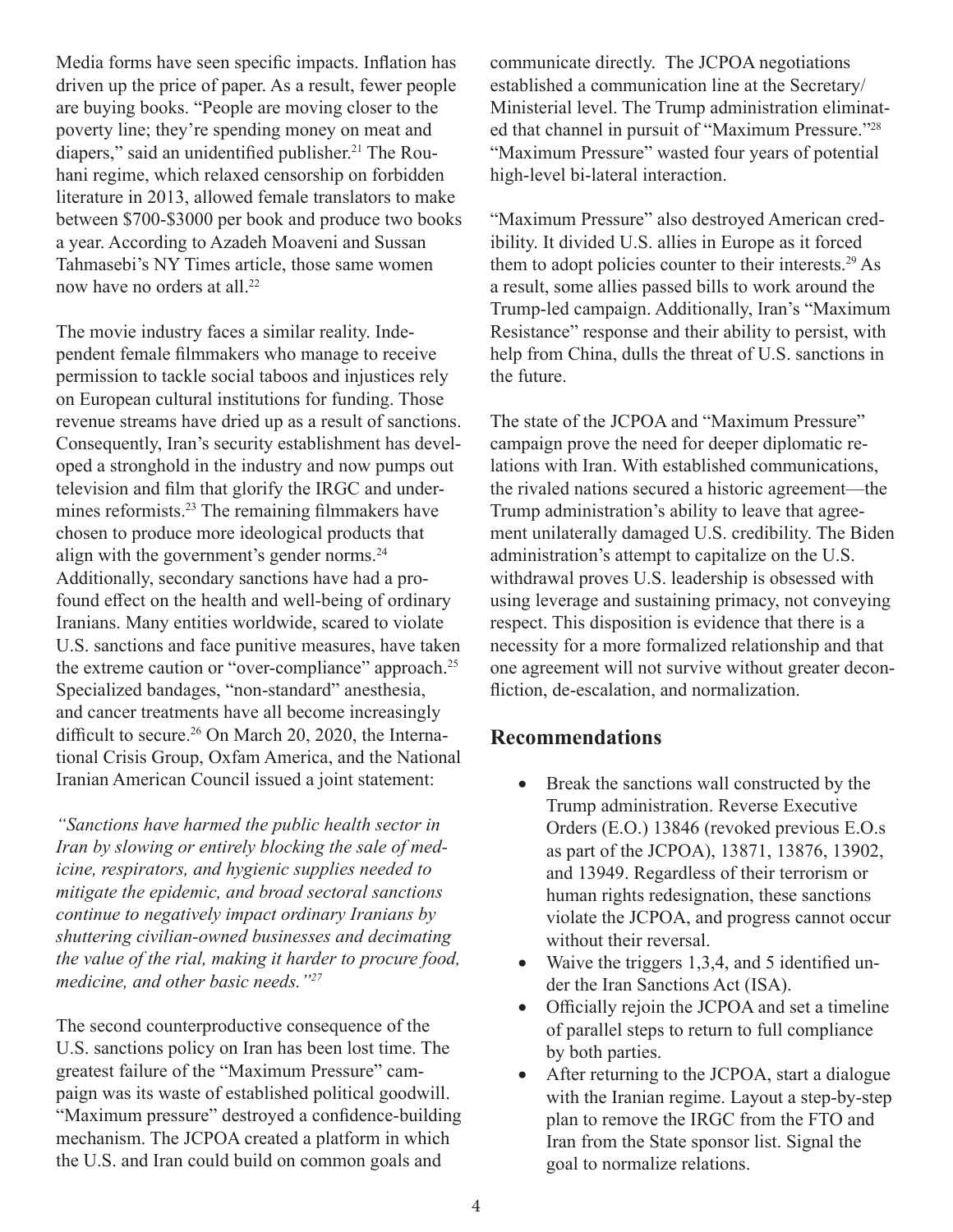• Develop bi-partisan requirements to rescind the ISA completely

# **Economic Integration and Maritime Cooperation**

#### **Economic Integration Through Fossil Fuels**

The energy sector remains both a significant obstacle and opportunity for US-Iran relations. Sanctions have specifically targeted Iran's economy through the oil and gas sector. However, economic partnerships of U.S. and Iranian energy sectors can serve as confidence-building pillars. The goal is twofold. First, incorporate Iranian companies into the global market to increase investment into the system. Second, apply the lessons learned from Saudi Arabia. Position Iran to develop production to consumption gap. Such a gap will add insulation against potential price shock situations. Fossil fuels and renewables each present a unique opportunity to cooperate with Iran on multiple fronts while promoting American businesses.

U.S. sanctions directly target the oil and natural gas sector of the Iranian economy. The decades of sanctions have inadvertently created an opportunity for reconciliation. The previous section illustrated the extent to which sanctions stifled private industry within the energy sector and left the IRGC backed NIOC as the chief beneficiary for the Iranian oil industry.

Additionally, old fields with diminished foreign investment have reduced production.<sup>30</sup> The modern hydraulic fracturing or "fracking" technology advanced by American drilling companies combined with horizontal drilling offers a solution. "Fracking" is a process of injecting water and materials at high pressure to create fractures in shale formations.<sup>31</sup> The process is used for deep plays in which production is either arduous because the rock is "tight" (hard impermeable rock that locks in oil and gas) or production has decreased with age. "Fracking is uniquely American. The concept dates to the American Civil War, but the first commercial hydraulic fractured oil well was completed in 1949 in Oklahoma.<sup>32</sup> Today, fractured wells are 90% of active sites.

Modern horizontal drilling is a process in which wellbores drill horizontally through plays instead of the conventional vertical well. The process provides access to a greater surface area of oil and gas, which allows for more outstanding production. The first reported horizontal oil well was documented in Texas in 1929.33 To solve a river crossing issue, a California company first commercialized horizontal drilling in 1971.<sup>34</sup> In 1980, French company Elf Aquitaine proved commercial viability for the oil and gas sector when it drilled its four horizontal wells. In 1990, nearly 1000 of the 1200 horizontal wells in the world were in the United States. According to the EIA, horizontally drilled wells accounted for 75% of new projects in 2019.<sup>35</sup>

The first combination of horizontal drilling and "fracking" was accomplished by the American company Mitchell Energy in Texas in the 1980s. The American shale boom owes its success to the techniques merger. According to the U.S. Energy Information Administration (EIA), as of 2016, 670,000 operational wells in the U.S. have been horizontally drilled and hydraulically fractured.<sup>36</sup> Despite hydraulic fracturing's expansive success in the United States, as of 2018, there wasn't one reported successful fracturing operation in Iran, much less a horizontally fractured well. According to one report, despite Iran trying and failing only four times, suitable layers for "fracking" exist in Iranian fields.<sup>37</sup> A 2019 article refers to the shale potential across the Middle East (Iran included) as promising but challenging.<sup>38</sup> Additionally, it will be expensive to integrate new infrastructure. The U.S. is one of only four countries in the world to have a commercially viable fracking industry. These circumstances leave American companies well-placed to benefits from exporting hydraulic fracturing to Iran. However, secondary sanctions have discouraged companies hoping to do business with the U.S. from investing in Iran. The situation provides the U.S. with the opportunity to invest early but not if primary sanctions remain.

The Biden administration is holding ongoing indirect talks with Iran to revive the JCPOA. The deal must be revived for U.S. interest's sake. However, if the U.S. only removes secondary sanctions but continues to forbid direct U.S. investment in Iran, U.S. businesses will miss a significant opportunity. Investment in Iranian markets and industry are not free from risk, but currently, the U.S. government prevents companies from assuming that risk.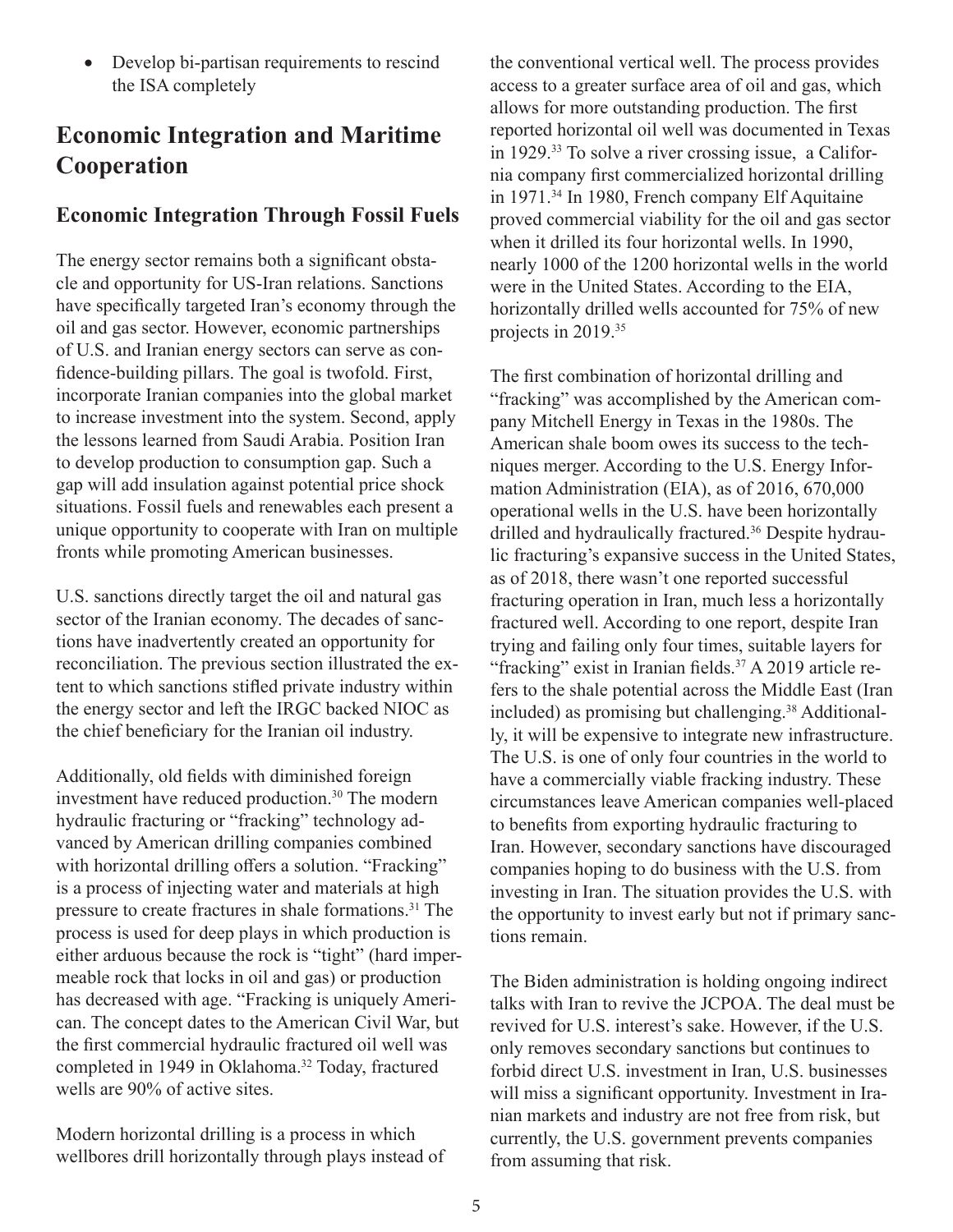The new deal between Iran and China could further exacerbate that American disadvantage. China recently signed a 25-year agreement with Iran to purchase oil. The details remain hidden, but substantial Chinese investment can is suspected. China is also one of the four countries in the world with a commercially viable "fracking" industry. The U.S. must remove primary sanctions on the Iranian oil and gas industry and use the opportunity to create a pillar of cooperation.

#### **Economic Integration Through Renewables**

Wind and solar industries offer unique opportunities for integration. In 2016, under sanctions relief from the JCPOA, the Renewable Energy Organization of Iran (SUNA) developed a plan to expand renewable energy production to 10% of electricity within five years.39 However, in 2018, Iran produced less than 2% of its energy from renewable sources.<sup>40</sup>

In 2019, the head of the Iranian Renewable Energy department, Seyyed Mohmmad Sadeqzadeh, outlined the goal to increase total renewable capacity to 4000 MW, production to 1000 MW, and industry jobs to 100,000 by the end of the  $12<sup>th</sup>$  administration in 2021.41 The potential for growth in this area alone is extensive as wind power capacity estimates are between 15 to 100 GW (100,000 MW).<sup>42</sup>

In 2021, American Company G.E. took over the global wind turbine manufacturer's top spot, unseating Danish Vestas for the first time in five years.43 However, Chinese companies accounted for seven of the top ten and installed more than half the world's new capacity in 2020. Additionally, in 2019, seven of the leading fifteen wind operators worldwide were Chinese companies, while only two were American.<sup>44</sup>

Iran graduates the third most engineers a year globally behind the U.S. and Russia. Germany and Denmark, Azerbaijan, and Spain have all moved to capitalize on this workforce, each investing in Iran's wind industry.45 In 2017, Iran and China signed an agreement for a Chinese company to construct a wind power station in Lotak, Iran, as part of the Belt and Road Inititive.<sup>46</sup>

However, the U.S. operates five of the ten largest wind farms in the world.<sup>47</sup> The U.S. must allow its companies to compete in Iranian wind markets. The U.S. must use its industrial expertise to build economic pillars of cooperation and integration as trust-building measures.

Solar energy is also viable in Iran. At least three regions receive 300 or more days of sunshine a year. Such conditions make Iran uniquely placed to capitalize on solar energy. Currently, there are plans for a 10,000 MW "energy park" in Khuzestan province.<sup>48</sup>

The solar industry presents a different opportunity. Sanctions have limited Iran's access to critical technologies like inverters and advanced semiconductors.49 From top to bottom, China dominates the solar panel supply chain, most notably, the manufacture of silicon wafers essential to solar cells. However, Cadmium Telluride (CdTe) thin-film technology presents an option. CdTe solar cells do not require silicon, and the leading manufacturer of the technology was, until recently, U.S.-based.<sup>50</sup> Although a Canadian investment firm purchased the company, U.S. benefit remains. The supply chain supports jobs in red and blue states, including Arizona, Michigan, New Jersey, Ohio, and Wyoming.<sup>51</sup> Finally, CdTe panels outperform the competition at high temperatures, low light, and shaded environments.<sup>52</sup> These factors produce a scenario in which the U.S. can benefit through a solar energy plan with Iran.

Promoting this unique technology will produce domestic benefits. Estimates expect total U.S. solar energy production to quadruple over the next decade.<sup>53</sup> Currently, that production relies on standard P.V. technologies, which leaves the U.S. pursuit of clean energy vulnerable to Chinese influence on the silicon supply chain. With appropriate maneuvers, the U.S. can build another pillar of cooperation with Iran while also moving to mitigate vulnerability to Chinese market control.

#### **Iran's Threat to the Strait of Hormuz is Overblown**

The Strait of Hormuz security is the most significant obstacle to the U.S. maintaining an offshore balancing strategy. The Strait of Hormuz remains the most critical chokepoint for the world's oil supply. The passage runs between Iran and Oman and is the only entry and exit point for the Persian Gulf. At its narrowest point is only 21 miles wide. However, nearly 21 million barrels of oil pass through the strait each day which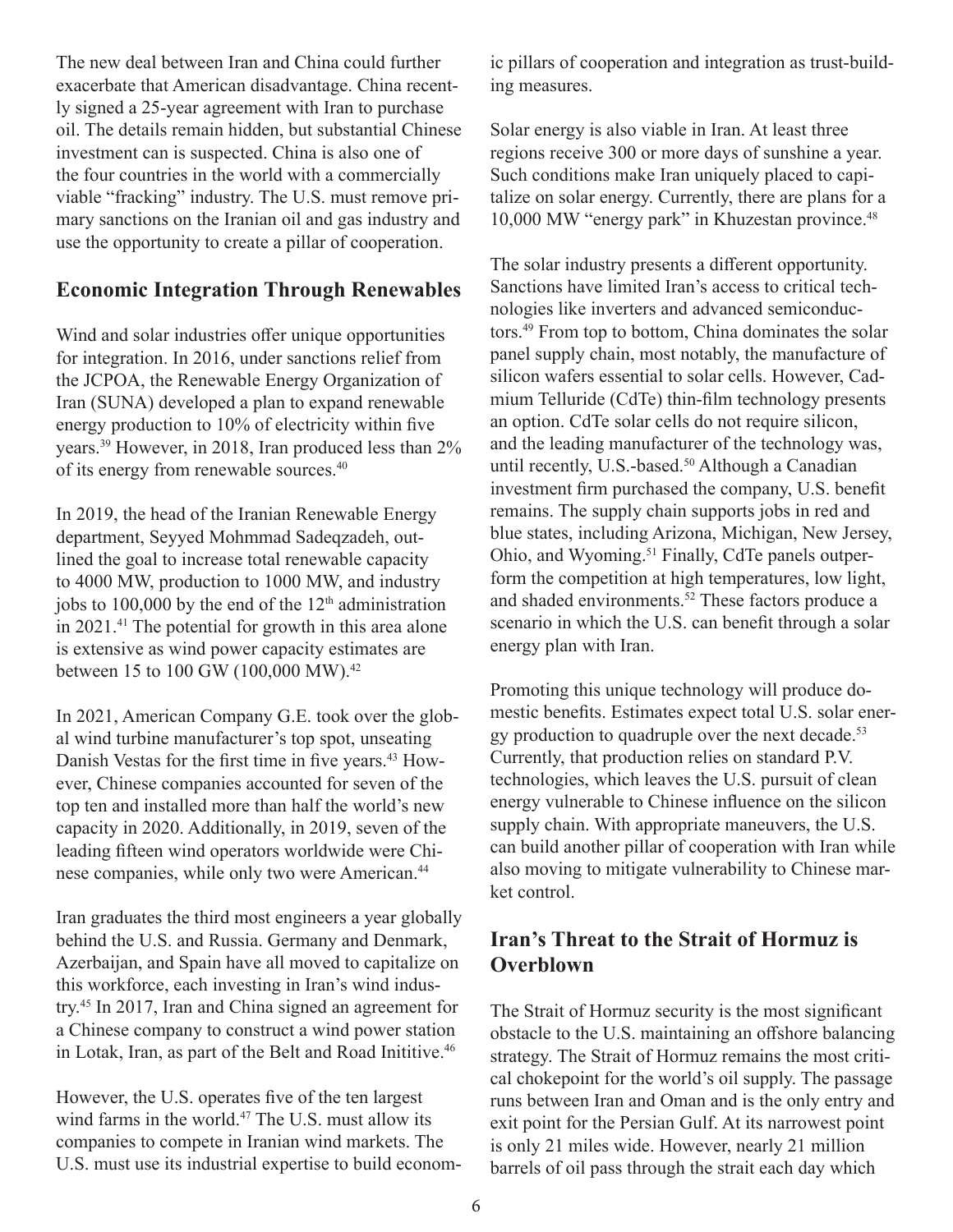accounts for almost 1/3 of the global seaborne oil trade. The common criticism is that Iran is the greatest threat to the strait. Iran is considered a threat to the Strait of Hormuz for two reasons. The first is proximity. Iran is the northern coastline for the strait's entire 90 nautical mile length. This proximity has allowed Iran to focus its maritime capabilities on area-denial, including anti-ship missiles, midget submarines, and naval mines.<sup>54</sup> The second, more substantial concern is Iran's rhetoric and behavior.

The frequent assessment of Iran fails to consider U.S. responsibility. National interests compete internally across the world. Security often battles economic prosperity. Iran is no exception. The Strait of Hormuz represents a significant internal struggle of competing Iranian national interests. The strait is an economic passageway to import and export goods and makes the region accessible for strategic influence. U.S. actions (sanctions), presence, and coalitions against Iran prohibit Iran's usage of the strait for economic prosperity and leave the nation with only a security risk. As a result, Iran responds with methods outside international norms.

On numerous occasions, Iran has threatened to close the strait, including 2008, 2009, 2012, and 2019. In other incidents, Iran has moved to seize ships and crew during their passage through the corridor. US DOD also tallied 23 and 35 unsafe incidents between the U.S. and Iran in 2015 and 2016, respectively.<sup>55</sup> However, according to the 2019 Defense Intelligence Agency (DIA) report, more than 90 percent of U.S.-Iranian naval interactions were deemed safe and professional.<sup>56</sup>

In early 2021 Iran seized a ship flagged to South Korea. On the surface, Iran's behavior seems malign. However, their actions coincided directly with American policy decisions. The recent Iranian seizure of the South Korean Ship MT Hankuk Chemi violates maritime law, but South Korea owes Iran \$7B for oil exports that occurred before the Trump administration ended waivers granted during the U.S. exit from the JCPOA.<sup>57</sup> Concurrently, the U.S. blocked Iran's \$5B International Monetary Fund (IMF) COVID relief request even as the nation remained the hardest hit in the region.<sup>58</sup> The seizure was a calculated maneuver by a government with financial options limited by U.S. policy. Iran released the ship and crew once

South Korea agreed to negotiate a resolution to the Iranian assets frozen in South Korean banks.

Iran resides in a hostile neighborhood and remains isolated on numerous fronts, including Shi'a v. Sunni; Persian v. Arab; Republic v. Monarchy and Gulf Cooperation Council (GCC) exclusion. The U.S. falls victim to the fundamental attribution error. U.S. policymakers see their involvement in the Persian Gulf and Strait of Hormuz to benefit world oil markets; Iran sees that same presence as another security threat. U.S. primacy ignores the context in which Iran makes decisions. Actions cited as evidence for Iran's threat to the strait ignore their environment and the exacerbation by U.S. sanctions which force Iran to achieve security by any means necessary. Overestimation of Iran's threat to the Strait of Hormuz is the result.

#### **Iran Has an Interest in Free Passage**

An essential factor to consider in the analysis of the Iranian threat to the strait is economics. It is in the best interest of the legitimate Iranian economy for the waterway to remain open. This point has three parts. First, Iran heavily relies on the strait for its economy while its regional competitors have already taken steps to mitigate the strait closure effects. Second, Iran's internal policies would exacerbate the economic hit. Finally, recent events illustrate the world's commitment to economic trade routes.

Currently, 90% of Iranian oil exported through Kharg Island, which lay inside the Persian Gulf and must pass through the Strait of Hormuz.<sup>59</sup> Additionally, Bandar Abbas, which is on the Strait, handles 85% of all Iran's seaborne trade.<sup>60</sup> While Iran is nearing completion of the Goreh-Jask pipeline, which bypasses the strait and creates a terminal on the Gulf of Oman, the project accounts for only half of the 2 million bpd capacity offered by the Kharg Island facility. Conversely, Iran's most prominent regional adversary Saudi Arabia has diversified its export strategy. Saudi Arabia can route 5 million barrels per day (bpd) to its Red Sea port in Yanbu and plan to increase to 7 million bpd.<sup>61</sup> The potential for market disruption and the resulting oil shock motivates the American presence in the Middle East and, in particular, its security guarantee for the Strait of Hormuz.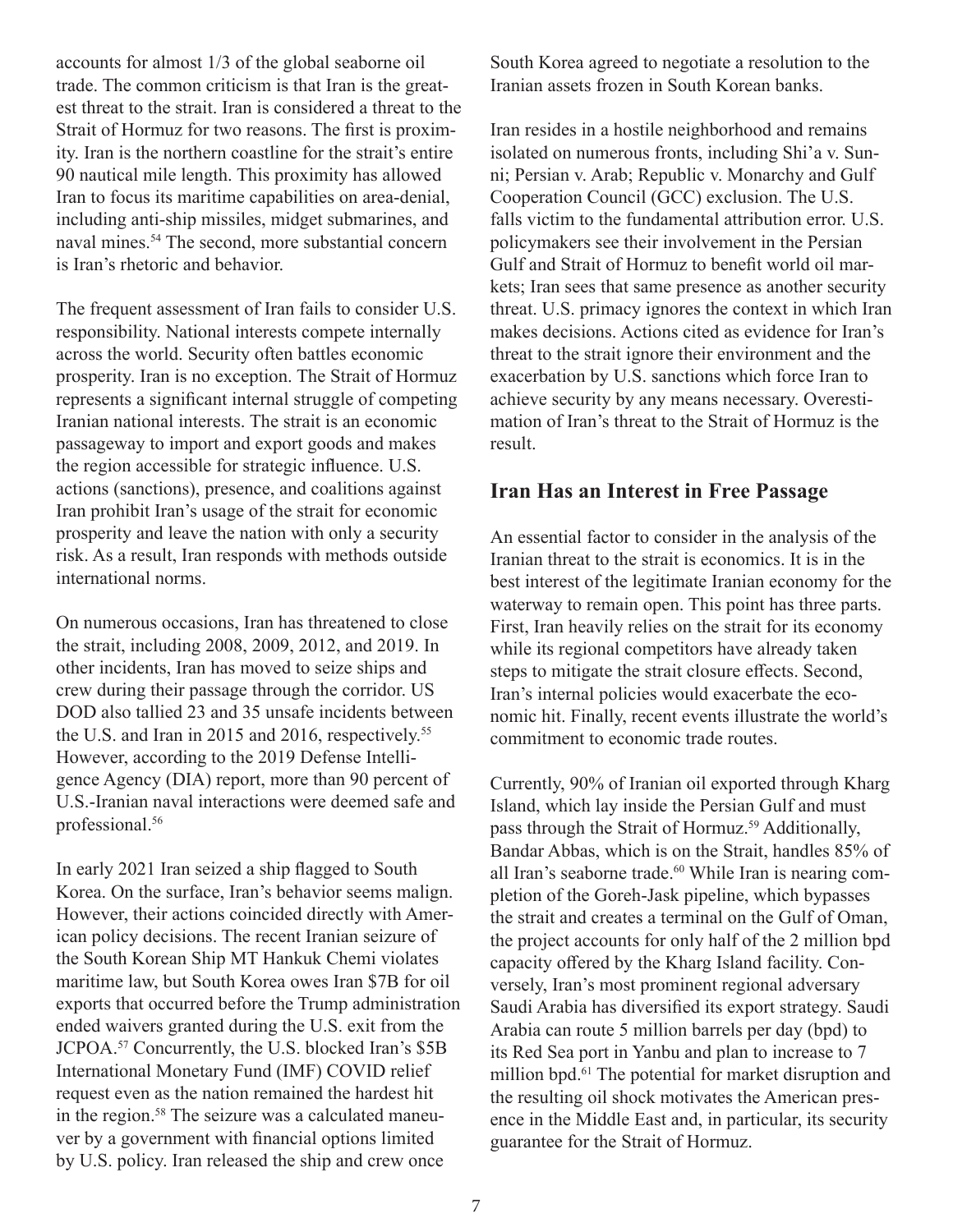However, this point often overlooks the effect a price shock would have on Iran. The International Energy Agency estimates that in 2018 Iran spent more than any other nation in the world to subsidize fossil-fuel costs totaling \$69 billion with \$26 billion going to oil subsidies.<sup>62</sup> In November 2019, the government moved to eliminate subsidies partially and enact rationing. The policy changes sparked demonstrations which resulted in over 1,000 arrests and damage to 100 banks and stores.<sup>63</sup>

Critics may argue Iran is willing to suffer economic loss to inflict some on their adversaries; thus, the nation remains a threat to the strait. However, realism says otherwise, and the Suez Canal blockage provides evidence. Realism argues that nation-states are motivated by national interests and that state survival is the highest goal. The recent Suez Canal blockage should illustrate the attention garnished by commerce interruption. The accidental obstruction created a \$9.6B daily loss to the global economy for six days.<sup>64</sup> Unlike the Strait of Hormuz, alternative, albeit more expensive, seaborne routes for the Suez Canal exist. The Suez accounts for 12% of daily global trade, but less than two mbpd traverse the canal while nearly 21 mbpd passes through the strait. A closure, especially intentional, would unite the oil-dependent world in action. That action would become a risk to the Iranian state's survival immediately.

#### **Include Iran in a Strait of Hormuz Security Apparatus**

Institutions that support cooperation in a world where little or no basic trust exists facilitates trust in the international community.<sup>65</sup> There is little to no trust between the U.S. and Iran. There are two reasons to cooperate with Iran in a Strait of Hormuz security apparatus. First, Iran wants a regional security cooperative but recognizes global community inclusion needs. Additionally, a security cooperative legitimizes U.S. presence in the region to Iran while building an institution to assume the mission that has bound the U.S. Middle East for so long. Second, a security apparatus with shared goals allows the two countries to build trust through additional parallel but sequential cooperative pillars and benefits from Iran's assets.

The Hormuz Peace Endeavor (HOPE) proposal illustrates Iran's desire to engage with the region and acknowledges that the global community has a role. In 2019, President Rouhani's HOPE became the latest iteration to the numerous similar proposals since his election in 2013.66 HOPE aims to create a regional apparatus that promotes solving regional issues with its neighbors. In a letter to the U.N., Foreign Minister Mohammad Javad Zarif said, "our proposed initiative is based, inter alia, on such fundamental principles as equal footing and respect for each other's sovereignty, territorial integrity and political independence, good-neighborliness, non-aggression, non-interference, the peaceful settlement of disputes, rejection of the threat and use of force, arms control, non-proliferation, energy security and freedom of navigation."67 Iran wants HOPE to be an apparatus that promotes discussions on regional security issues such as energy, arms control, non-aggression pacts, military contracts, and possible weapons of mass destruction (WMD) free zone.<sup>68</sup> Furthermore, Zarif invites the U.N. to exercise its authority under UNSC resolution 598 paragraph 8 to participate in the endeavor.<sup>69</sup>

Iran's naval force structure allows for incremental trust-building. Two parallel pillars can build toward an eventual Strait of Hormuz security institution based on the Iranian navy force division. The Islamic Revolutionary Guard Corps Navy (IRGCN) and the Islamic Republic of Iran Navy (IRIN) compose the Iranian navy. The IRGCN has sole responsibility for the Persian Gulf while the IRIN functions as the "blue water navy," responsible for the Caspian Sea, Gulf of Oman, and beyond. The two forces share responsibility for the Strait of Hormuz.

The IRIN safeguards Iran's economic interests against piracy, interdiction and identifies naval diplomacy and out-of-area operations as critical missions. These key missions present an opportunity for the U.S. navy to engage with the IRIN on shared interests of anti-piracy in the Gulf of Aden and potentially bi-lateral exercises. Such engagements can occur away from the strait with a less politically polarizing force. One opportunity lies near the Chahbahar Port. As stated previously, the U.S. and Iran already cooperate in Chahbahar to bring aid into Afghanistan.

The IRGCN presents a different challenge and opportunity. First, the IRGC faces primary and secondary U.S. sanctions. Direct interaction is illegal under U.S. law. Critics also often cite their ability to swarm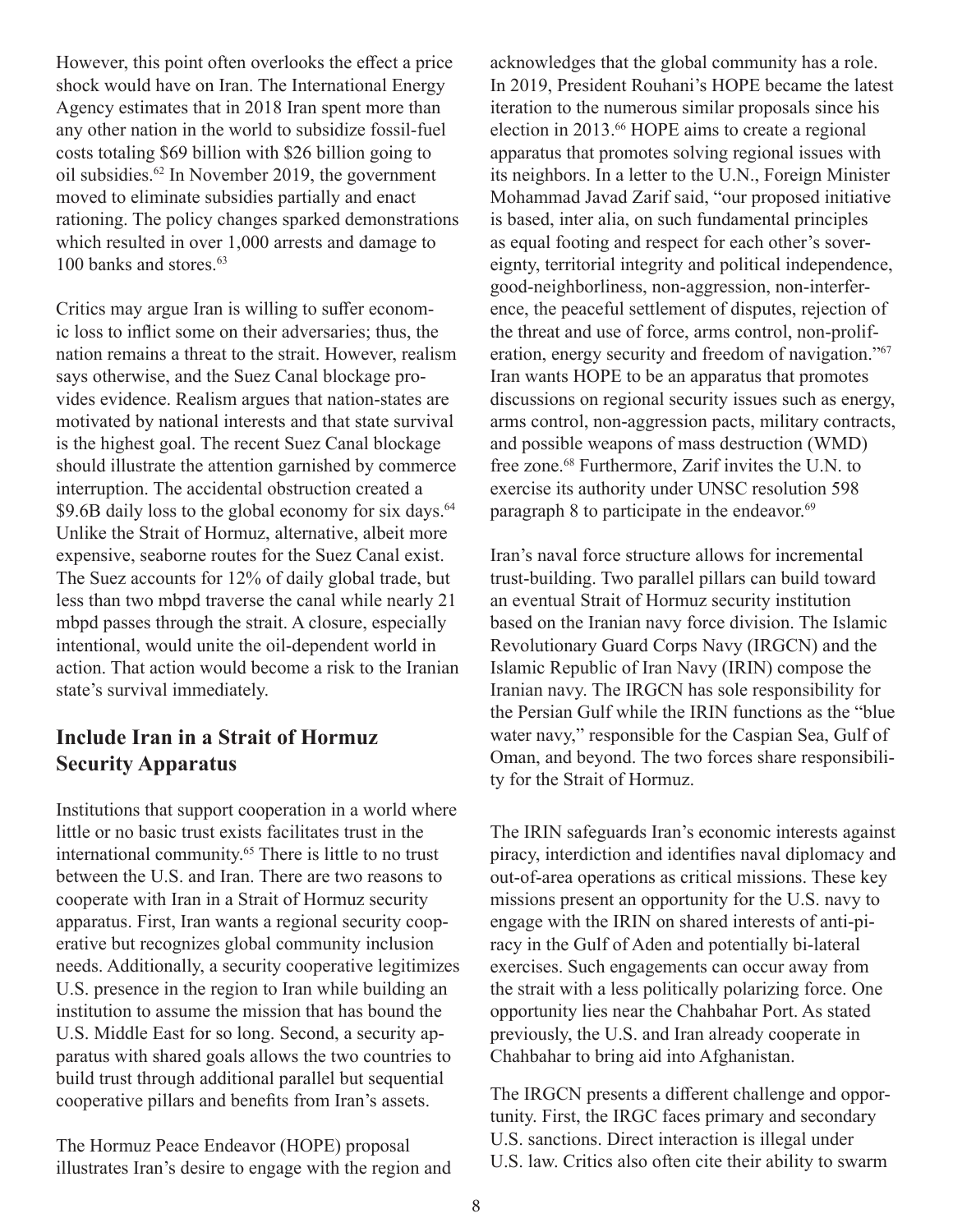large ships with smaller, more maneuverable boats as a threat.70 However, the IRGCN's asymmetric force posture is an asset in a strait security apparatus.

In 2019, the United States and the United Kingdom, along with Albania, Bahrain, Estonia, Lithuania, Saudi Arabia, and the United Arab Emirates, formed the International Maritime Security Construct (IMSC) in response to the threats to freedom of navigation of Middle Eastern international waters.71 Bahrain, Saudi Arabia, and the United Arab Emirates are heavily reliant on the U.S. for their military technology. Furthermore, excluding the United States, according to the Global Firepower Index, the total naval assets of all partners (305) are less than Iranian naval assets  $(398).$ <sup>72</sup> Iran also ranks  $14<sup>th</sup>$  in overall military power in the same index, the highest in the Persian Gulf. Iran would rank third in the IMSC behind the U.S. and the U.K.

For the U.S. to adopt strategic restraint using an offshore balancing posture, the U.S. must feel confident that the Strait of Hormuz's free passage is secure. To do so while reducing its footprint, the U.S. must empower the region to address its issues internally. Iran's naval force structure and core strategic interest make their participation valuable.

#### **Recommendations**

- Revoke E.O. 12957 and all subsequent extensions. E.O. 12957 declared a national emergency to deal with the unusual and extraordinary threat to the national security, foreign policy, and economy of the United States.
- Negotiate a strait of Hormuz security arrangement with Iran. Begin cooperative efforts at sea with the IRIN. Then repurpose the newly formed International Maritime Security Construct (IMSC) to phase in Iranian IRGCN participation.
- Invoke U.N. Security Council resolution 598 paragraph 8 and support the creation of the Hormuz Peace Endeavor.7374
- Create a timeline that decreases the IMSC role and in which security responsibility is transitioned to HOPE and non-regional states become observers.
- Ratify the United Nations Convention for the Law of the Sea (UNCLOS)

# **The U.S. Should Formalize and Normalize Relations with Iran**

Iranian diplomats already reside in the U.S. at the permanent mission to the United Nations. Iran maintained that mission throughout their revolution and ever since. The permanent mission to the U.N. provides an opportunity for incremental diplomacy. The Biden administration eased the extreme travel restrictions imposed by the Trump administration on the U.N. mission and reinstituted the 25-mile limit granted to other nations with poor relations with the U.S. The Biden administration should allow Iran's permanent mission to travel to the State Department in Washington, DC as a trust-building pillar.

#### **Historical Precedence for Formal Relations**

According to U.S. policymakers and regional allies: Iran is the most significant threat to U.S. interests and partners in the Middle East; Iran is the greatest threat to the maritime passage through the Strait of Hormuz; Iran is a bad actor; Iran is pursuing nuclear weapons. The U.S. shoulders the burden of mitigating all these threats. Despite all of this, there remains no formal, direct line of communication between Washington and Tehran. If the greatest threat to U.S. interest is Iran, then the U.S. must engage with Iran directly.

Critics will offer the counterargument that Iran is our enemy. Former Israeli Prime Minister Yitzhak Rabin once said, "you don't make peace with your friends; you do so with your enemies," as he lobbied for Middle East Peace between Israelis and Palestinians. That same argument applies to U.S.-Iran relations.

Additionally, the Cold War offers a historical rebuttal to the proposed counterargument. Throughout the Cold War, the U.S. and the Soviet Union maintained embassies within each other's borders. At times, U.S. held a mission in four-power controlled East Berlin. Washington and Moscow also kept a direct communication line. In 1962, those direct communications between Washington and Moscow resolved the Cuban Missile Crisis.75 That incident advanced the two side's belief that communication wasn't efficient enough and met in Geneva to sign the "Memorandum of Understanding Establishment of a Direct Communication Line."<sup>76</sup> The line, popularly known as the "red phone"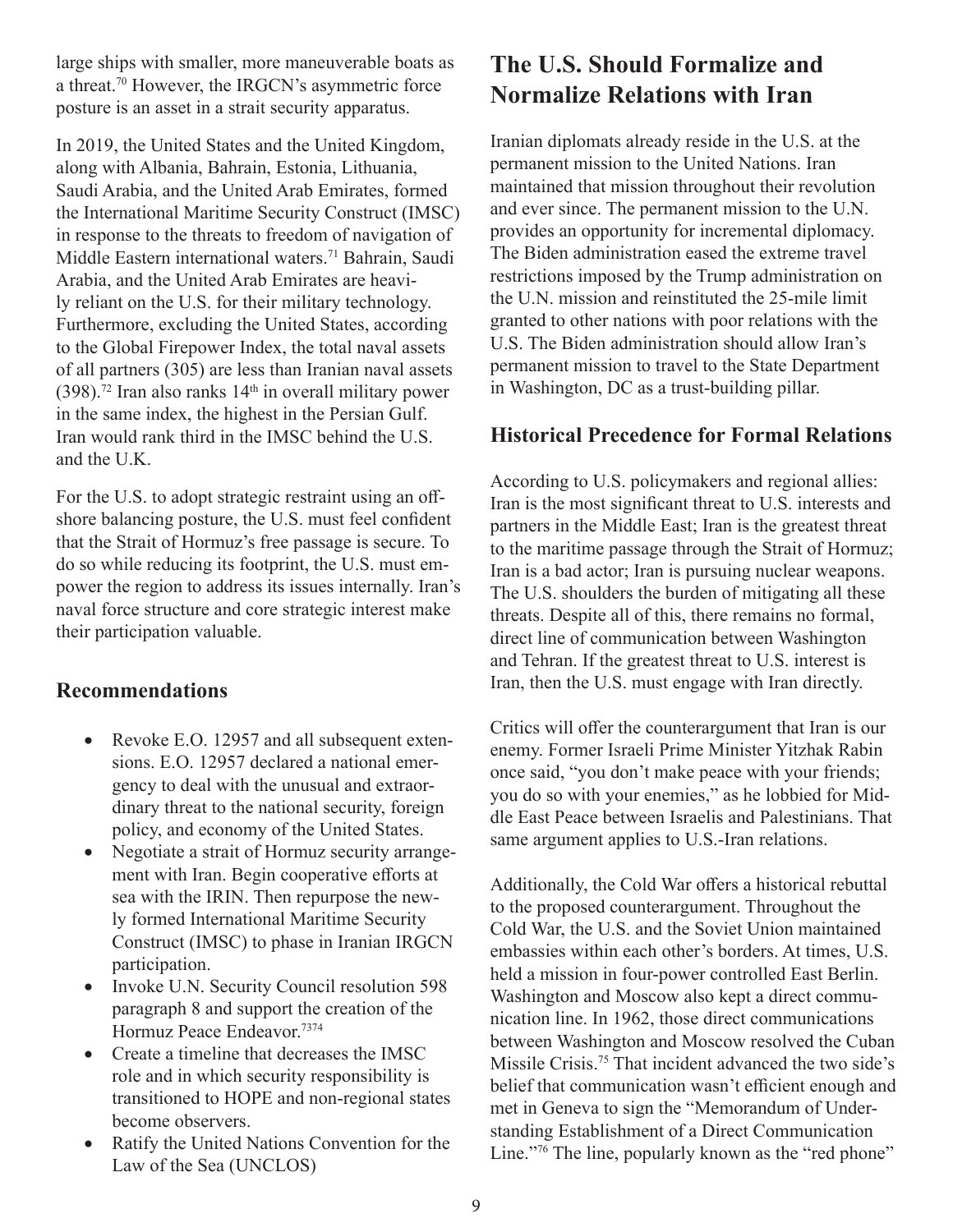(despite never being an actual phone), was first used during the 6-day war in 1967.

#### **Recommendations**

Signal the desire to normalize and formalize diplomatic relations. Allow Iran's Permanent Mission to the U.N. to travel to Washington for formal talks. Revoke E.O. 12170, which blocked property and interests Iran under U.S. jurisdiction

#### **China is Ready to Cooperate Without Dictating Terms**

Iran has proven its desire to establish a relationship with the U.S. Iran has even proven its willingness to forfeit a potential security guarantee for economic prosperity, despite realism's priority goal. Since Iran's sacrifices have gone unrequited, it is willing to form other alliances to advance its interest. The deal between China and Iran is proof that American actions have consequences. The U.S. is ceding influence in the region. China's deal with Iran is only the latest bi-lateral economic partnership that China has signed in the region. China's economic value to the area, including Saudi Arabia, has surpassed the United States.

In 2015 China became the largest importer of crude oil. Nearly half of that import comes from the Middle East.77 China has trade partnerships with 15 Middle Eastern countries, played a critical role in persuading Iran to sign the JCPOA, taken a security interest in the Strait of Hormuz, and supplied arms to countries in the region.78 Saudi Arabia, Iraq, and Oman were all in the top five oil exporters to China in 2015.79 Iran, Kuwait, and UAE were also in the top 11. While China has been careful to separate economics from geopolitical interference, their consumption alone increases their influence across the region.

China's presence in the region may motivate some to double down on U.S. commitment. That conclusion is flawed as the U.S. dependence on Middle East oil decreases. Currently, China is free-riding on U.S. security guarantees. Their soft power grows as the U.S. remains the face of regional interference, all while the strategic importance to U.S. interests dwindles. The U.S. must use this development to decrease its footprint and shift the cost burden of secure passage to those benefiting from the transactions.

The Sino-Iranian agreement's most critical issue is that it further exacerbates something for China that the U.S. doesn't possess. The deal with China builds on its substantive relationship with Iran to match its ties with Saudi Arabia. The two countries form the twin pillars of the Nixon administration, the last President to maintain an offshore balancing posture in the region. For the U.S. to move back to the offshore balancing posture on its terms and not pushed out, the U.S. must cooperate, integrate, and formalize its relationship with Iran.

#### **Direct Communication Builds the Relationship**

A U.S. embassy in Tehran is not a core mechanism to the U.S. operating from an offshore balancing force posture. It won't guarantee U.S. restraint in the Middle East. Nor does it need to. The U.S. could establish both those policies without any cooperation with Iran. However, an embassy is a core mechanism of a diplomatic relationship, and diplomacy helps.

In 2016 direct communications with Iran benefited the U.S. Ten U.S. sailors were captured inside Iranian territorial waters days before the JCPOA implementation day. The sailors were held for fifteen hours and returned without additional incident. The Obama administration later cited the quick resolution as a positive outgrowth of diplomatic channels established by JCPOA negotiations. Direct diplomacy won; an embassy can do even more.

Relationships require a foundation of trust. Trust is a necessary precondition for peace and prosperity.<sup>80</sup> However, bilateral relationships are complicated. An embassy team is the only state representative with a real-time assessment of the host country.<sup>81</sup> Embassies and the necessary staff require budgets. Frankly, budgets are policy. Budgets are where strategies meet resources. Opening an embassy shows a commitment to the relationship. Additionally, embassies facilitate less controversial and politicized work, such as environmental and global health issues, not just national security concerns.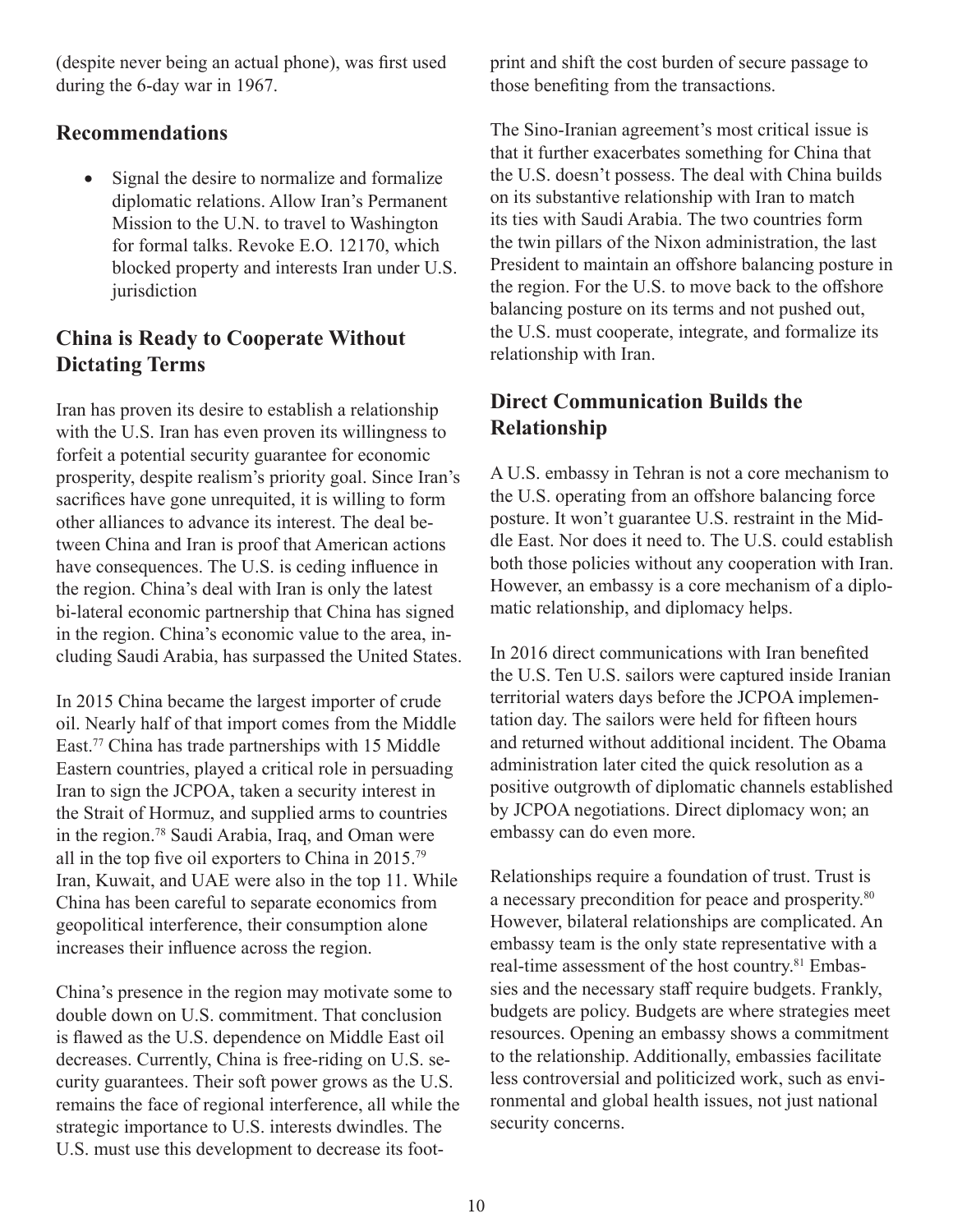Embassies also facilitate public diplomacy activities that produce international trust.<sup>82</sup> According to Nicholas Cull, listening, advocacy, cultural diplomacy, exchange programs, and international broadcasting are significant public diplomacy components. These activities build horizontal relations amongst citizens. According to the United Nations, three-quarters of the world's major conflicts have a cultural dimension which makes the horizontal dynamic crucial to public opinion at home.<sup>83</sup> However, as Cull further notes, the best public diplomacy is no substitute for bad policy, but public diplomacy makes productive behavior known and contributes to soft power.<sup>84</sup>

Finally, the proposed trust-building pillars recommended in this paper require open communication networks operating to express and receive mutual expectations in real-time. Additionally, there must be a monitor and evaluation process for HOPE's progress and a transition team. A formalized presence in Iran can help to promote success in these endeavors.

#### **Conclusion**

The United States must take back ownership of its interests and agenda-setting. No place is that more crucial than the Middle East. The United States's commitment to regional allies and the security of Persian Gulf oil relies on two flawed arguments. The first is that the regional actors are incapable of solving their issues without American involvement, and any change to U.S. force posture would doom their security partners. The second flawed argument is that containing Iran is in U.S. interests because Iran is an existential threat to U.S. security and regional goals.

A recent article in Foreign Policy provides evidence against the first common conclusion. The report highlights that since the Biden administration has taken office and increased U.S. military withdrawal expectations, officials from Saudi Arabia, United Arab Emirates, Jordan, and Egypt have all participated in diplomatic discussions with Iran addressing Yemen, Syria, Lebanon, among other issues.<sup>85</sup> The article sees optimism in the efforts even as it remains cautious about the potential outcome. This paper has argued against the second erroneous conclusion. This paper has argued that unchecked U.S. involvement in the Middle East has led the U.S. down a path counterproductive to its interests. More specifically, the report

has conceded that Iran is an essential factor in U.S. Middle East policy decisions. However, this paper has argued that the current approach is flawed, mutually beneficial trust-building mechanisms exist, and formalized relationships facilitate issue resolutions. Finally, this paper concludes that to implement a restraint policy effectively, the U.S. must maintain relationships with all regional powers, which requires the U.S. to rethink its approach to Iran.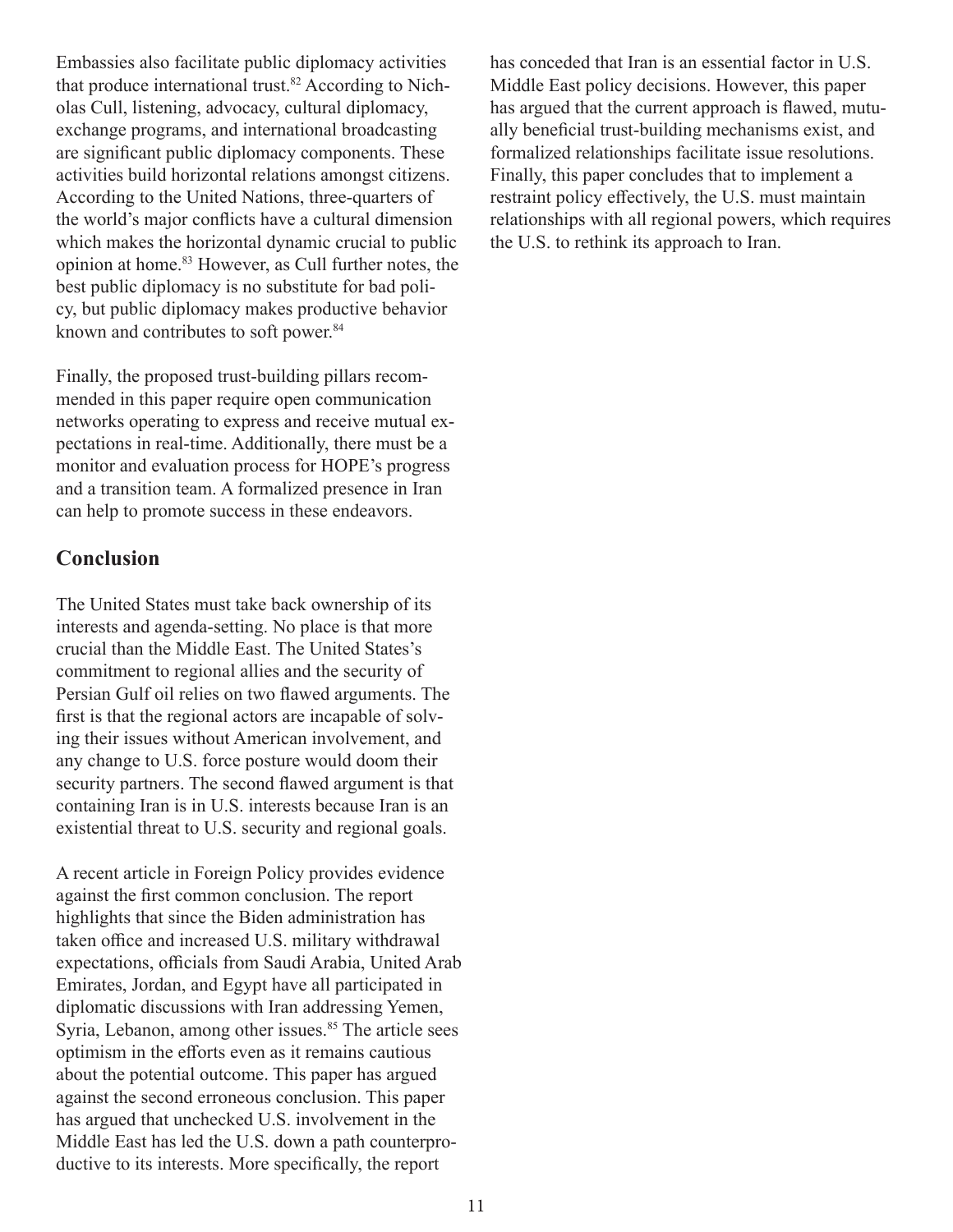#### **Endnotes**

1 Bacevich, Andrew J. *America's War for the Greater Middle East*. New York: Random House, 2016.

2 Rovner, Joshua. "After America: The Flow of Persian Gulf Oil in the Absence of U.S. Military Force." In *Crude Strategy: Rethinking the U.S. Military Commitment to Defend Persian Gulf Oil*. Washington, DC: Georgetown University Press, 2016.

3 Geaghan-Breiner, Beatrix. "Sanctions Are Part of Our 'Forever Wars.'" Responsible Statecraft, May 5, 2021. https://responsiblestatecraft.org/2021/05/05/sanctions-are-part-of-our-forever-wars/?\_ ga=2.211488725.1585951560.1620429752-1516300158.1620167553

4 Early, Bryan R. *Busted Sanctions*. Stanford, California, 2015.

5 Ibid

6 Ibid

7 Bloomberg News. "China Buying Record Volumes of Iran's Sanction-Discounted Crude." Worldoil.com, March 11, 2021. https://www.worldoil.com/news/2021/3/11/china-buying-record-volumes-of-iran-s-sanction-discounted-crude.

8 Ibid

9 Chatzky, Andrew, and James McBride. "China's Massive Belt and Road Initiative." Council on Foreign Relations, January 28, 2020. https://www.cfr.org/backgrounder/chinas-massive-belt-and-road-initiative.

10 O'Neill, Aaron. "Iran: Inflation Rate from 1986 to 2026." Statista, April 2021. https://www.statista.com/statistics/294320/iran-inflation-rate/

11 "Islamic Republic of Iran." The World Bank, March 30, 2021. https://www.worldbank.org/en/country/iran/overview

12 Far, Tara Sepehri. "'Maximum Pressure' U.S. Economic Sanctions Harm Iranians' Right to Health." Human Rights Watch, October 29, 2019. https://www.hrw.org/report/2019/10/29/maximum-pressure/us-economic-sanctionsharm-iranians-right-health#

13 Beinart, Peter. "How Sanctions Feed Authoritarianism." The Atlantic, June 5, 2018. https://www.theatlantic.com/ international/archive/2018/06/iran-sanctions-nuclear/562043/

14 Peksen, Dursen, and A. Cooper Drury. "Coercive or Corrosive: The Negative Impact of Economic Sanctions on Democracy." *International Interactions* 36 (2010): 240–64. https://doi.org/10.1080/03050629.2010.502436.

15 Wald, Ellen R. "10 Companies Leaving Iran as Trump's Sanctions Close In." Forbes, June 6, 2018. https://www. forbes.com/sites/ellenrwald/2018/06/06/10-companies-leaving-iran-as-trumps-sanctions-close-in/?sh=4987821ac90f

16 Ghaffari, Shervin. "Trump's Sanctions Have Solidified the IRGC's Economic Empire," November 21, 2019. https://lobelog.com/trumps-sanctions-have-solidified-the-irgcs-economic-empire/

17 Drury, A. Cooper, and Dursun Peksen. "Women and Economic Statecraft: The Negative Impact International Economic Sanctions Visit on Women." *European Journal of International Relations*, September 6, 2012. https://doi. org/10.1177/1354066112448200

18 "What Women Say: Killing Them Softly: The Stark Impact Sanctions on the Lives of Ordinary Iranians." International Civil Society Action Network, July 3, 2012. http://www.icanpeacework.org/wp-content/uploads/2017/03/Whatthe-Women-Say-Iran-Brief-Summer-2012.pdf

19 Moaveni, Azadeh, and Sussan Tahmasebi. "The Middle-Class Women of Iran Are Disappearing: And the United States Is Partly to Blame." *The New York Times*, March 27, 2021. https://groups.google.com/g/progressive-interactions/c/COcmFmrsOT8?pli=1

20 Dadpay, Ali. "COVID-19 and the Marginalization of Iranian Women." Al-Monitor, September 14, 2020. https://www.al-monitor.com/originals/2020/09/iran-women-covid19-marginalization-permanent-damage.html 21 Moaveni, Azadeh, and Sussan Tahmasebi. "The Middle-Class Women of Iran Are Disappearing: And the United States Is Partly to Blame." *The New York Times*, March 27, 2021. https://groups.google.com/g/progressive-interactions/c/COcmFmrsOT8?pli=1

22 Ibid

23 Toossi, Sina. "Iran's Hard-Liners Are Using a TV Thriller to Undermine Their Rivals." *Foreign Policy*, April 28, 2021. https://foreignpolicy.com/2021/04/28/iran-irgc-zarif-tv-spy-thriller-undermine-moderate-rivals/ 24 Moaveni, Azadeh, and Sussan Tahmasebi. "The Middle-Class Women of Iran Are Disappearing: And the United States Is Partly to Blame." *The New York Times*, March 27, 2021. https://groups.google.com/g/progressive-interactions/c/ COcmFmrsOT8?pli=1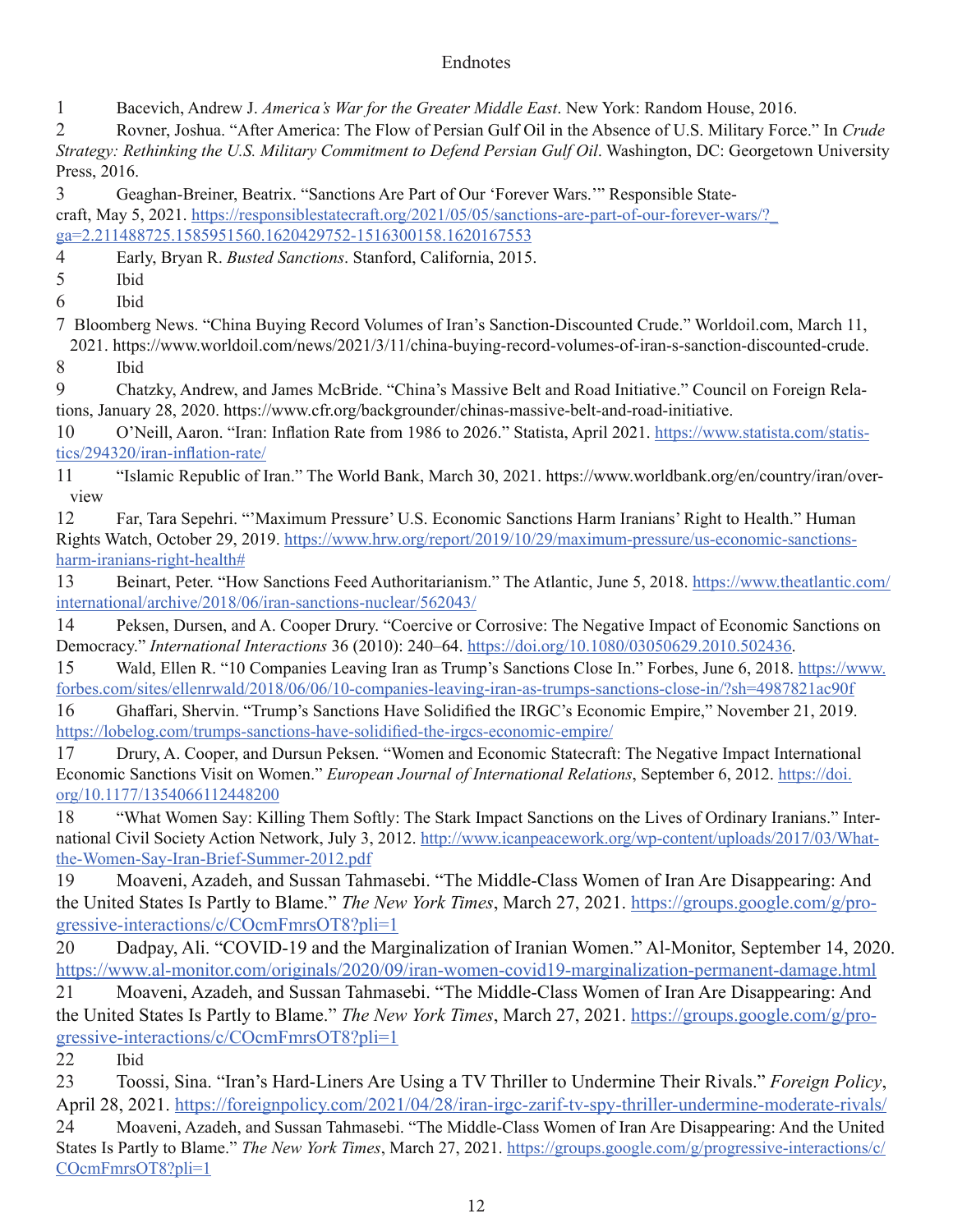25 Far, Tara Sepehri. "'Maximum Pressure' U.S. Economic Sanctions Harm Iranians' Right to Health." Human Rights Watch, October 29, 2019. https://www.hrw.org/report/2019/10/29/maximum-pressure/us-economic-sanctionsharm-iranians-right-health#

26 Zeese, Kevin, Margaret Flowers, and Jim W. "The World Must End the US' Illegal Economic War." Sanctions Kill, January 16, 2020. https://sanctionskill.org/2020/01/16/the-world-must-end-the-us-illegal-economic-war/

27 Esfandiari, Golnaz. "Calls Grow For U.S. to Lift Iran Sanctions Due to Coronavirus Crisis." RadioFreeEuropeRadioLiberty, March 24, 2020. https://www.rferl.org/a/increased-calls-for-u-s-to-lift-iran-sanctionsdue-to-coronavirus-crisis/30506957.html

28 NIAC Action. "How to Deescalate the Dangerous Iran Standoff," n.d. https://www.niacouncil.org/press\_room/ deescalate-dangerous-iran-standoff/?locale=en#!

29 Slavin, Barbara. "Five Reasons Why US 'maximum Pressure' on Iran Has Backfired." Atlantic Council, May 14, 2020. https://www.atlanticcouncil.org/blogs/iransource/five-reasons-why-us-maximum-pressure-oniran-has-backfired/

30 Gambrell, Jon. "A.P. Explains: Iran Gas Price Protests Quickly Turn Violent." A.P. News, November 18, 2019. https://apnews.com/article/208de9a8f9e64d32b3be2d98aa95e265

31 Independent Petroleum Association of America. "Hydraulic Fracturing," n.d. https://www.ipaa.org/fracking/

32 Wells, B.A., and K.L. Wells. "Shooter-A "Fracking History." American Oil & Gas Historical Society, September 1, 2007. https://www.aoghs.org/technology/hydraulic-fracturing/

33 Helms, Lynn. "Horizontal Drilling." DMR, n.d. https://www.dmr.nd.gov/ndgs/documents/newsletter/2008Winter/ pdfs/Horizontal.pdf

34 Staff Report. "History of Horizontal Directional Drilling." Hart Energy, September 1, 2005. https:// www.hartenergy.com/news/history-horizontal-directional-drilling-52314

35 Patel, April, and Emily Geary. "U.S. Crude Oil and Natural Gas Production in 2019 Hit Records with Fewer Rigs and Wells." Energy Information Administration, June 25, 2020. https://www.eia.gov/todayinenergy/detail.php?id=44236

36 Cook, Troy, Jack Perrin, and Van Wagener. "Hydraulically Fractured Horizontal Wells Account for Most New Oil and Natural Gas Wells." Today in Energy. Energy Information Agency, December 20, 2018. https://www.eia.gov/todayinenergy/detail.php?id=37815

37 Mousavi, Behnam, Kouros Yazdjerdi, Mohammad Abdideh, and Hossein Tabatabaei. "The Effect of Sufficient Barrier Layers on Hydraulic Fracturing Design Efficiency in One of the Iranian South Hydrocarbon Reservoirs." *Iranian Journal of Earth Sciences* 12, no. 1 (2020): 42–53.

38 Sorkhabi, Ph.D, Rasoul. "Shale Plays of the Middle East." *GEOExPro* 16, no. 5 (2019). https://www.geoexpro. com/articles/2019/11/shale-plays-of-the-middle-east

39 Wheeler, Eric, and Michael Desai. "Iran's Renewable Energy Potential." Middle East Institute, January 26, 2016. https://www.mei.edu/publications/irans-renewable-energy-potential

40 International Energy Agency. "Country Profile: Iran," n.d. https://www.iea.org/countries/Iran

41 Iran Press T.V. "Iran Says Renewable Power Capacity Will Top 4,000 MW in Mid-2021." Global Security, October 14, 2019. https://www.globalsecurity.org/wmd//library/news/iran/2019/iran-191014-presstv01.htm

42 Liaghati, Houman. "The Potentials of Wind Energy Investment in Iran." Iran National Environmental Fund, 2015. http://archiv.windenergietage.de/WT24/24WT12\_F9\_1010\_Iran.pdf

43 reve. "China Takes up 7 Spots among the World's Top 10 Wind Turbine Manufacturers for Wind Power." Evwind News, March 13, 2021. https://www.evwind.es/2021/03/13/china-takes-up-7-spots-among-the-worlds-top-10-wind-turbine-manufacturers-for-wind-power/79787

44 Djunisic, Sladjana. "Top 15 Wind Majors Own 36% of World's Wind Capacity at End 2019-GWEC." Renewables Now, June 17, 2020. https://renewablesnow.com/news/top-15-wind-majors-own-36-of-worlds-wind-capacity-at-end-2019-gwec-702983/

45 Saurabh. "Denmark Plans Wind Energy Investment in Iran." CleanTechnica, January 12, 2016. https://cleantechnica.com/2016/01/12/denmark-plans-wind-energy-investment-iran/

46 Xu, Hongfeng, and Jing Wang. "Renewable Energy Cooperation and Financing Between China and Iran." Green Belt and Road Initiative Center, January 16, 2020. https://green-bri.org/renewable-energy-cooperation-and-investment-and-financing-between-china-and-iran/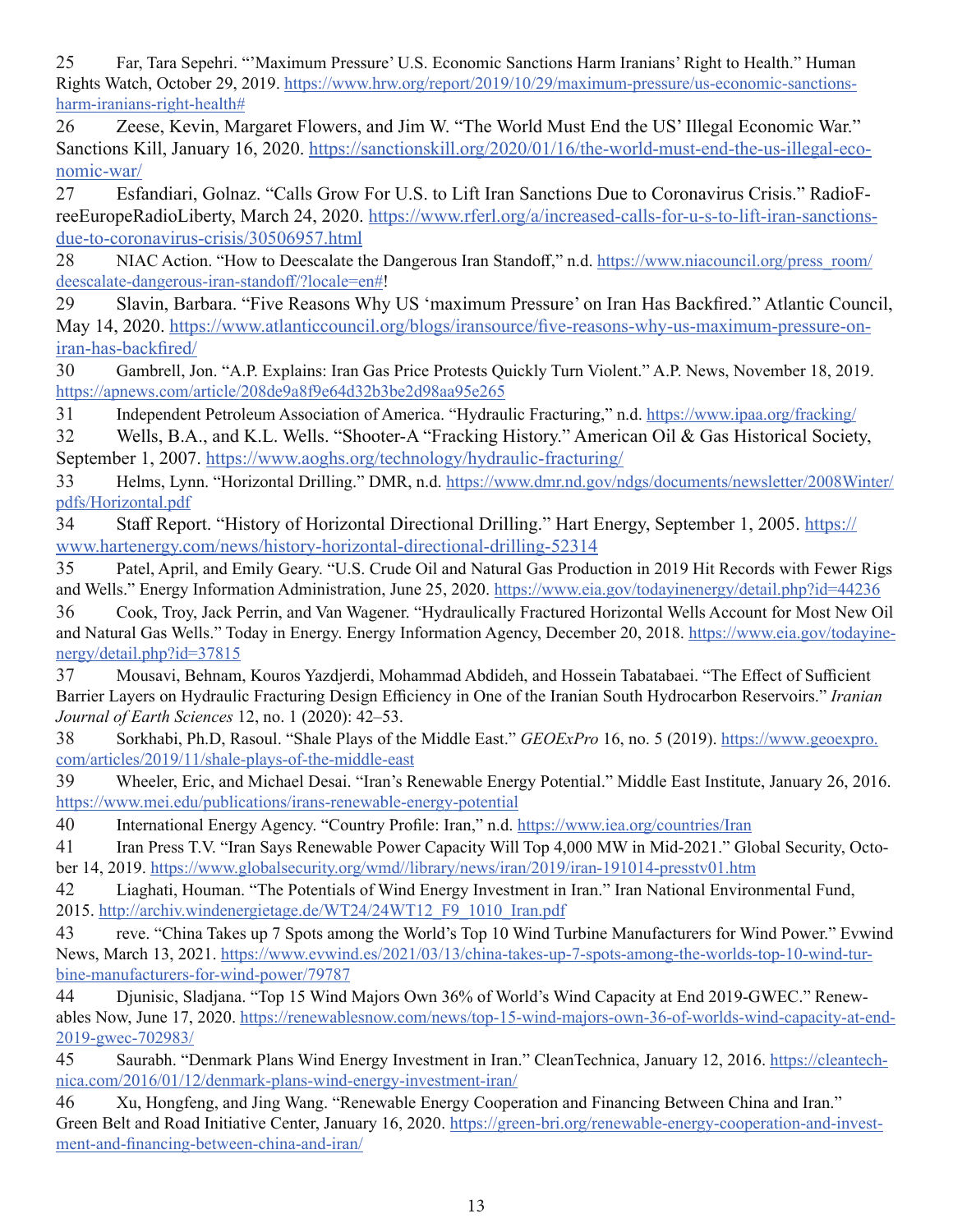47 Power Technology. "Top 10 Biggest Wind Farms," January 20, 2021. https://www.power-technology.com/features/feature-biggest-wind-farms-in-the-world-texas/

48 Wheeler, Eric, and Michael Desai. "Iran's Renewable Energy Potential." Middle East Institute, January 26, 2016. https://www.mei.edu/publications/irans-renewable-energy-potential

49 Ibid

50 National Renewable Energy Laboratory. "Cadmium Telluride Solar Cells," n.d. https://www.nrel.gov/pv/cadmium-telluride-solar-cells.html

51 Fitzgerald, Joan. "The Case for Taking Back Solar." The American Prospect: Ideas, Politics & Power, March 24, 2021. https://prospect.org/environment/climate-of-opportunity/case-for-taking-back-solar/

52 SolarFeeds Editorial Team. "Cadmium Telluride (CdTe) Photovoltaics," n.d. https://mag.solarfeeds.com/wiki/ cadmium-telluride-photovoltaics/

53 Davis, Michelle, Colin Smith, Bryan White, Ravi Manghani, Xiaojing Sun, Molly Cox, Gregson Curtain, Shawn Rumery, Colin Silver, and Justin Baca. "Solar Market Insight Report 2020 Year in Review." Solar Energy Industries Associations, March 16, 2021. https://www.seia.org/research-resources/solar-market-insight-report-2020-year-review

54 Kahl, Colin H. "Not Time to Attack Iran: Why War Should Be a Last Resort." Foreign Affairs, 2012, p. 166-173.

55 International Crisis Group. "Strait of Hormuz," May 3, 2021. https://www.crisisgroup.org/trigger-list/iran-us-trigger-list/flashpoints/hormuz

56 Committee to Excellence in Defense of the Nation. "Iran Military Power." Washington, DC: Defense Intelligence Agency, 2019. https://www.dia.mil/Portals/27/Documents/News/Military%20Power%20Publications/Iran\_Military\_Power\_LR.pdf

57 Alarabiya News. "South Korea, Iran Agree on Proposal to Unlock Billions of Dollars of Frozen Oil Money," February 23, 2021. https://english.alarabiya.net/News/middle-east/2021/02/23/South-Korea-Iran-agree-on-proposal-to-unlock-billions-of-dollars-of-frozen-oil-money

58 Aljazeera. "Sanctions-Battered Iran Faces Worst Coronavirus Wave," April 25, 2021. https://www.aljazeera.com/ gallery/2021/4/25/sanctions-battered-iran-faces-worst-coronavirus-wave

59 Craig, Geoffrey. "Kharg Island Crude in the Crosshairs," August 30, 2018. https://www.ursaspace.com/blog/ kharg-island-crude-in-the-crosshairs

60 Contessi, Nicola P. "The Great Railway Game: Eurasian Corridors on the North-South Axis." Reconnecting Asia, March 2, 2020. https://reconnectingasia.csis.org/analysis/entries/great-railway-game/

61 Verma, Nidhi, and Sudarshan Varadhan. "Saudi Arabia Aims to Expand Pipeline to Reduce Oil Exports via Gulf." Reuters, July 25, 2019. https://www.reuters.com/article/us-saudi-oil-india/saudi-arabia-aims-to-expand-pipeline-to-reduce-oil-exports-via-gulf-idUSKCN1UK19T

62 Gambrell, Jon. "A.P. Explains: Iran Gas Price Protests Quickly Turn Violent." A.P. News, November 18, 2019. https://apnews.com/article/208de9a8f9e64d32b3be2d98aa95e265

63 Ibid

64 Harper, Justin. "Suez Blockage Is Holding up \$9.6bn of Goods a Day." BBC News, March 26, 2021. https:// www.bbc.com/news/business-56533250

65 Mogensen, Kirsten. (2015). International trust and public diplomacy. International Communication Gazette. 77. 10.1177/1748048514568764.

66 Haghirian, Mehran, and Luciano Zaccara. "Making Sense of HOPE: Can Iran's Hormuz Peace Endeavor Succeed?" Atlantic Council, October 3, 2019. https://www.atlanticcouncil.org/blogs/iransource/making-sense-of-hope-canirans-hormuz-peace-endeavor-succeed/

67 Zarif, M. Javad. "United Nations: General Assembly Security Council A/74/581-S2019/933," December 10, 2019. https://undocs.org/pdf?symbol=en/A/74/581

68 Haghirian, Mehran, and Luciano Zaccara. "Making Sense of HOPE: Can Iran's Hormuz Peace Endeavor Succeed?" Atlantic Council, October 3, 2019. https://www.atlanticcouncil.org/blogs/iransource/making-sense-of-hope-canirans-hormuz-peace-endeavor-succeed/

69 UN Security Council. Resolution 598, Pub. L. No. UNSCR 598 (1987). https://peacemaker.un.org/sites/peacemaker.un.org/files/IQ%20IR\_870720\_Security%20Council%20Resolution%20598%20%281987%29.pdf

70 Phillips, James. "Assessing Threats to U.S. Vital Interests." The Heritage Foundation, November 17, 2020. https://www.heritage.org/2021-index-us-military-strength/assessing-threats-us-vital-interests/iran